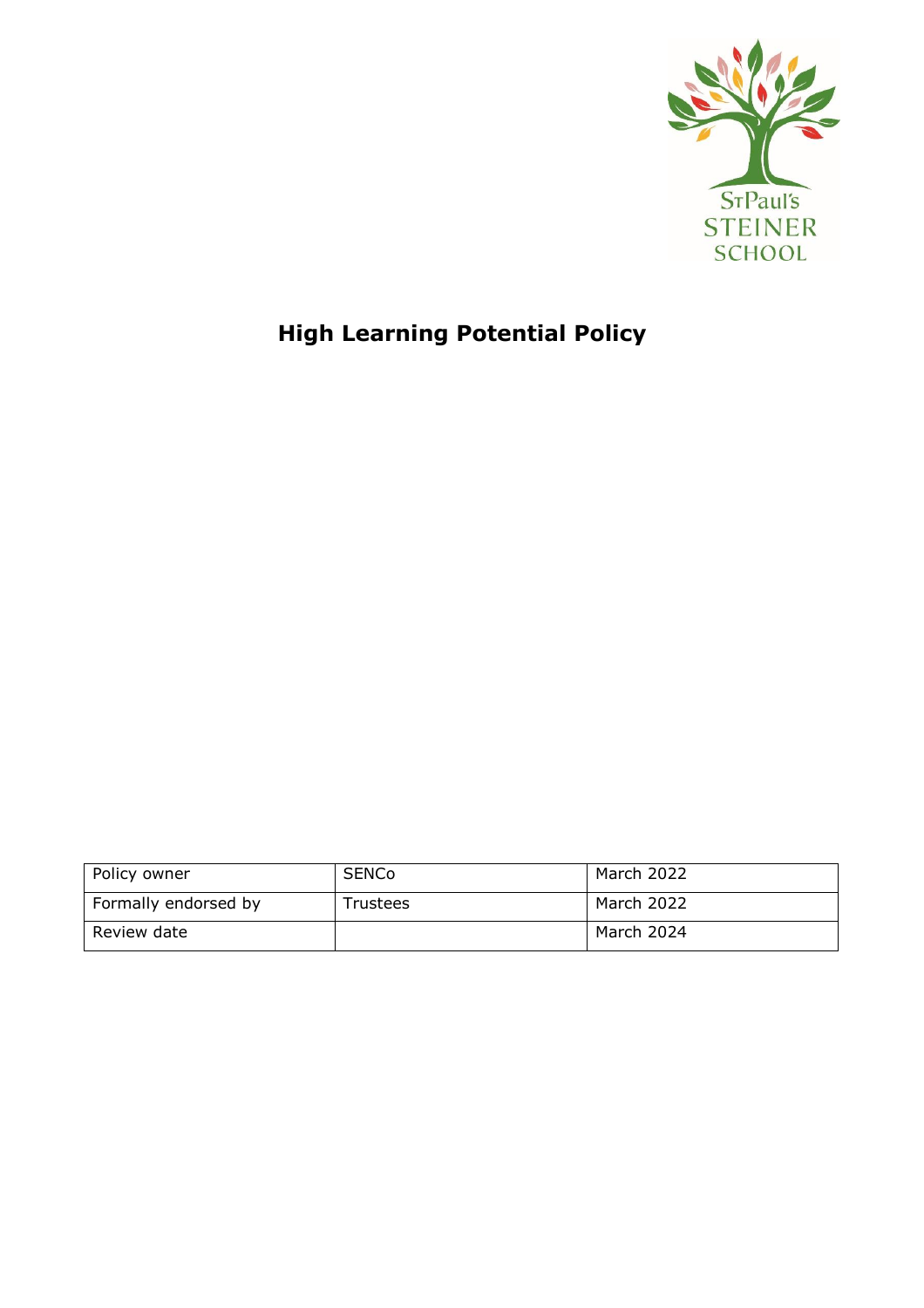## **High Learning Potential Policy**

## **Introduction**

Steiner Waldorf schools work to give their pupils the possibility to form an inner connection with their learning, so that learning comes from an inner motivation. To reach this goal two basic principles direct the teaching and learning. The first principle focuses on selecting the right subject-material to teach according to the pupils' phase of development. The second principle incorporates an understanding that there are different ways of learning and different pupils may need different ways of teaching. Different pupils learn at different tempos and via different modes. At St Paul's, every pupil is valued as an individual and has a right to an education that is suited to their particular needs and abilities, gifts and talents. The school will ensure that every child is considered irrespective of race, disability, religion or belief.

We work together to present all pupils with work that challenges, nourishes and interests them, in an environment that strives for educational quality. We support all pupils as they work to realise their potential in keeping with their own abilities which may include gifts and talents in many different modes, activities and subject-areas.

## **Aims**

- Maintain an ethos where all abilities and talents, not just academic ones, are recognised and celebrated.
- To identify pupils with high learning potential as early as possible
- Encourage all pupils to be independent learners.
- Be aware of the effects of ethnicity, bilingualism, gender and social circumstances including "Looked After Children" (LAC) have on learning and achievement.
- Offer a range of extra-curricular activities and clubs.
- Provide work at an appropriate level.
- Provide opportunities for all pupils to work with peers of similar abilities.

## **Definition**

#### **High learning potential** describes children

- with one or more abilities developed to a level significantly ahead of their year group (or with the potential to develop those abilities).
- who have an exceptional ability to excel academically in one or more subjects such as English, Drama, French.
- who have the ability to excel in practical skills such as sport, leadership or artistic performance.

## **Identification of children with high learning potential**

Identification of pupils with high learning potential is a continuous, whole-school process that needs to be managed with care. We seek to ensure that the identification process is fair, transparent, and flexible so that it does not discriminate. In identifying pupils with particular gifts and talents we make use of both quantitative and qualitative assessment, including prior attainment and rate of progress. Specific procedures within subjects will vary but may include the following:

- Teacher observation and recommendation
- Assessment results including teachers' reports and WRAT scores
- Parental nomination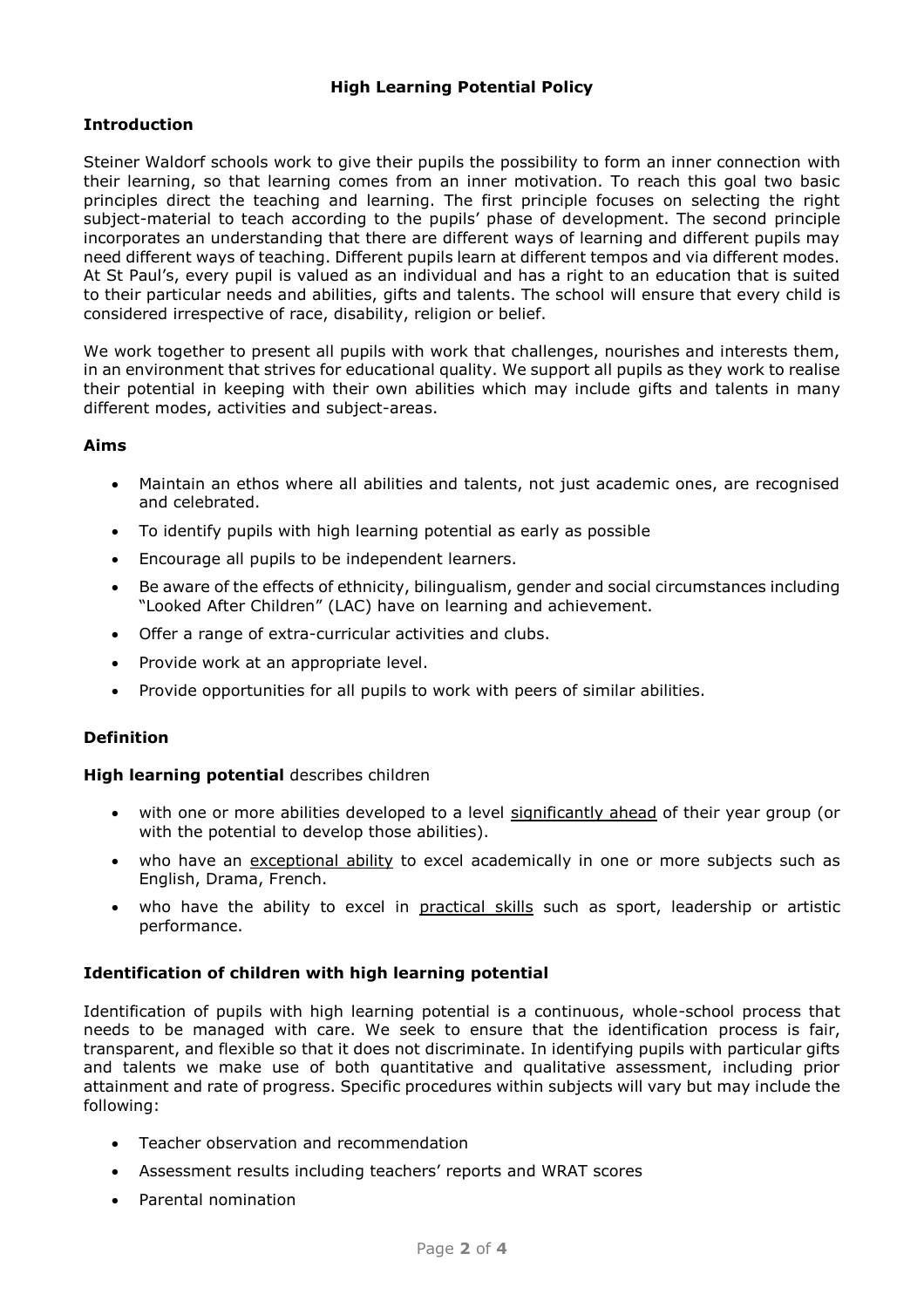- Specialist teacher identification
- Self-nomination

It is important to remember that pupils with high learning potential might demonstrate one or several of the following:

- High in many areas ('good all-rounders')
- High attainment in one area but low in another e.g.; good verbal ability but poor writing skills
- Of high ability but with low motivation/ short attention span /social skills
- Low attainment but high potential
- Keen to disquise their abilities

In identifying pupils, we are aware that some learners may be intellectually able but also appear on the Special Educational Needs (SEN) register for behavioural, literacy or physical difficulties. We also consider factors other than attainment in identification, keeping in mind that a pupil's potential may not currently be being reached.

## **Provision for children with high learning potential**

Opportunities for extension and enrichment are built into all our schemes of work. Curriculum/class plans reference procedures used to identify high learning potential and differentiation is provided according to the needs of individual pupils.

Types of provision:

- 1. Classroom based
	- Teachers have high expectations.
	- Teachers provide verbal and written feedback.
	- Tasks are designed to take account of levels of existing knowledge, skills and understanding.
	- There are planned extension opportunities or open-ended tasks.
	- There are planned opportunities for higher order thinking skills
	- Scope for free rendering and note-taking
	- Use of Main Lesson work-tasks as open-ended assignments.
	- Use of mixed ability groups
- 2. School based

This varies according to subject area and is covered using a variety of methods, including:

- Opportunities for leadership (e.g.; fundraising)
- Pupil participation in forums/councils
- Enrichment opportunities both subject-focused and cross-curricular including: Festivals, Visiting speakers/artists, Specialist teaching
- 3. Out-of-school provision
	- Educational and Social-Cultural visits these will be open to all pupils in the class.
	- National schemes/competitions/festivals